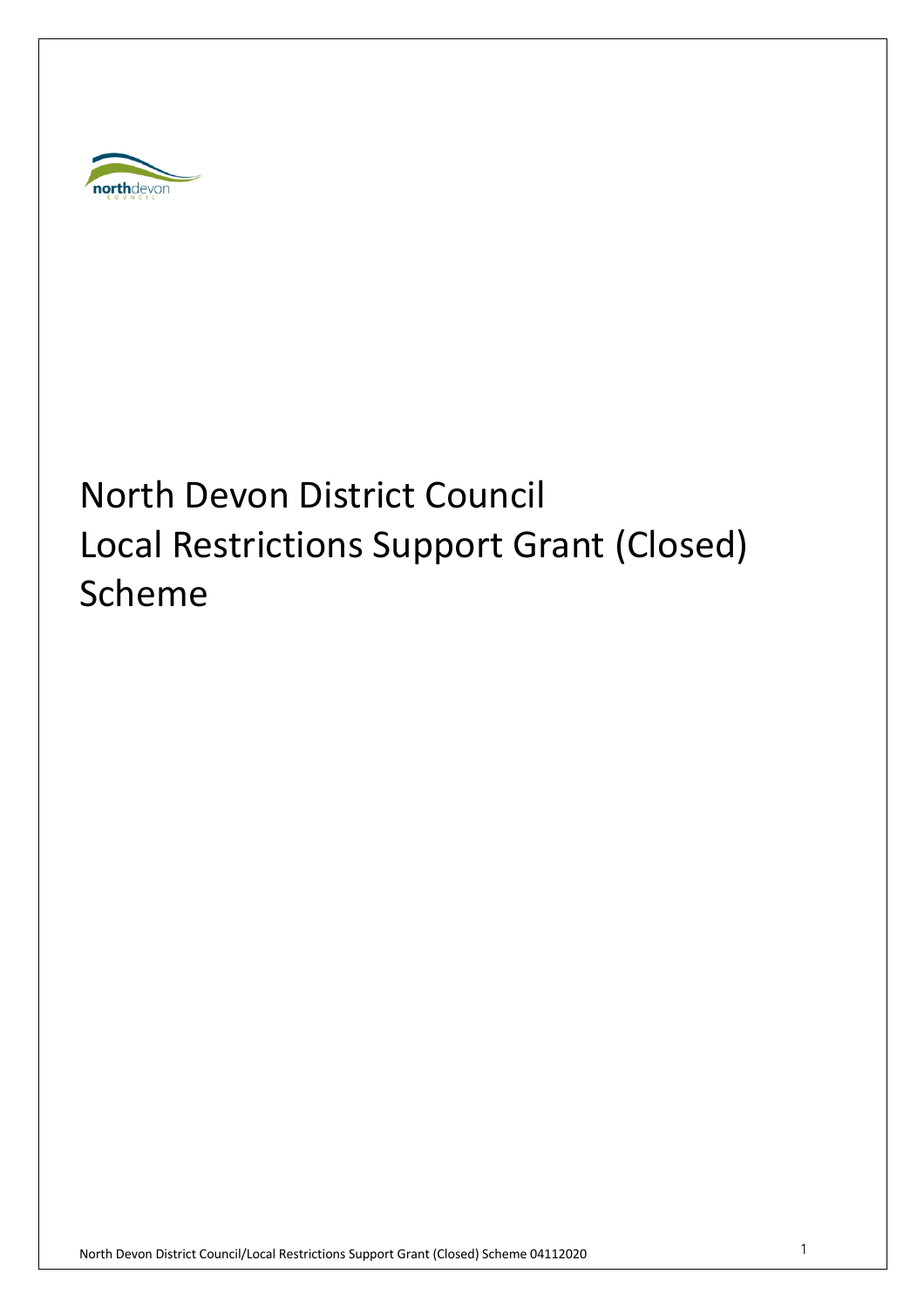# **Contents**

| 1.0                                                                                     |                                                                                 |
|-----------------------------------------------------------------------------------------|---------------------------------------------------------------------------------|
| 1.7                                                                                     | Grants under this scheme will be available for the 2020/21 financial year only5 |
| 2.0                                                                                     |                                                                                 |
| 3.0                                                                                     |                                                                                 |
|                                                                                         |                                                                                 |
|                                                                                         |                                                                                 |
|                                                                                         |                                                                                 |
|                                                                                         |                                                                                 |
|                                                                                         |                                                                                 |
|                                                                                         |                                                                                 |
| 4.0                                                                                     |                                                                                 |
| 5.0                                                                                     |                                                                                 |
| 6.0                                                                                     |                                                                                 |
| 7.0                                                                                     |                                                                                 |
| 8.0                                                                                     |                                                                                 |
| 9.0                                                                                     |                                                                                 |
| Taxation and the provision of information to Her Majesty's Revenues and Customs<br>10.0 |                                                                                 |
| 11.0                                                                                    |                                                                                 |
| 12.0                                                                                    |                                                                                 |
| 13.0                                                                                    |                                                                                 |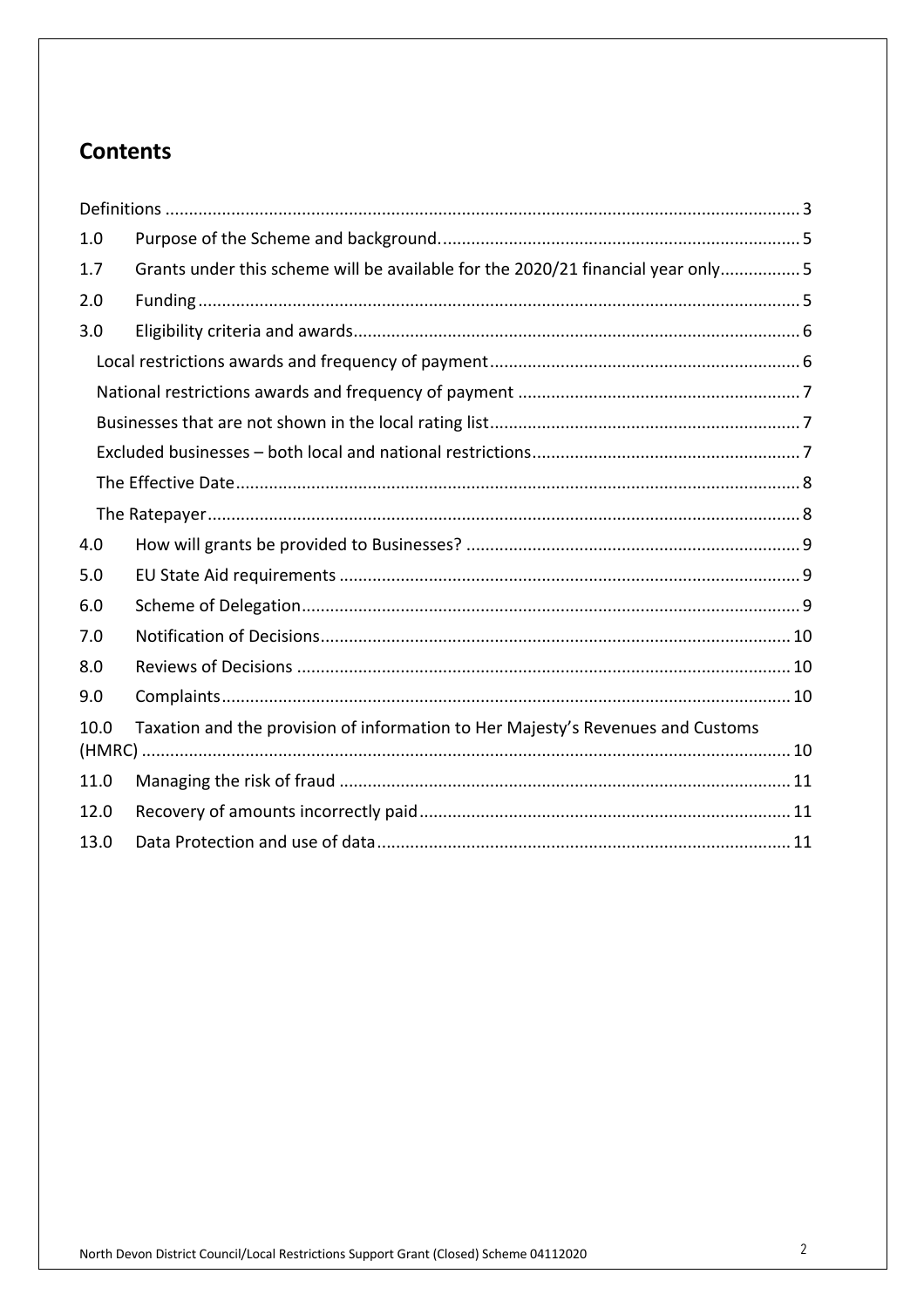# **Definitions**

The following definitions are used within this document:

**'Additional Restrictions Grant (ARG)'** means the additional funding provided by Government. Funding will be made available to eligible Local Authorities at the point that national restrictions are imposed or at the point the Local Authority first entered LCAL 3 local restrictions;

**'COVID-19' (coronavirus);** means the infectious disease caused by the most recently discovered coronavirus;

**'Department for Business, Energy & Industrial Strategy (BEIS)**'; means the Government department responsible for the scheme and guidance;

**'Effective date'**; means, for eligibility of the grant, the date of the local restrictions or the date of widespread national restrictions. For the purpose of this scheme the date cannot be before 9<sup>th</sup> September 2020;

**'Hereditament(s)**; means the assessment defined within Section 64 of the Local Government Finance Act 1988;

**'In-person services'** means services which are wholly or mainly provided by the business to their customers face to face and which **cannot** be provided by other means such as online or remotely by telephone, email, video link, or written communication;

'**Local Covid Alert Level'** (LCAL) means the level of alert determined by Government and Local Authorities for the area. LCALs have three Tiers. Tier 1 (Medium): Tier 2 (High) and Tier 3 (Very High). For the purposes of these schemes the definitions used are LCAL1, LCAL2 and LCAL3.

**'Local lockdown'**; means the same as **'Local restrictions'**;

**'Local rating list'**; means the list as defined by Section 41 of the Local Government Finance Act 1988

**'Local restrictions'**; and **'Localised restrictions'** means legally binding restrictions imposed on specific Local Authority areas or multiple Local Authority areas, where the Secretary of State for Health and Social Care requires the closure of businesses in a local area under regulations made using powers in Part 2A of the Public Health (Control of Disease) Act 1984 in response to the threat posed by coronavirus and commonly as part of a wider set ofmeasures;

**'Local Restrictions Support Grant Scheme (Closed)**; means the grant scheme developed by the Council in response to an announcement made by the Secretary of State for Business, Energy & Industrial Strategy made on  $9<sup>th</sup>$  September 2020, amended on  $9<sup>th</sup>$  October 2020 and which is applicable to businesses forced to close under either LCAL3 or where national restrictions are in place;

**'Local Restrictions Support Grant Scheme (Closed) Addendum**; means the changes made to the Local Restrictions Support Grant Scheme (Closed) due to widespread nationwide restrictions;

**Local Restrictions Support Grant Scheme (Open)**; means the grant scheme developed by the Council in response to an announcement made by the Secretary of State for Business, Energy & Industrial Strategy made on 22<sup>nd</sup> October 2020 and which is applicable to businesses that are still open but severely impacted by the restrictions imposed by LCAL2 and LCAL3;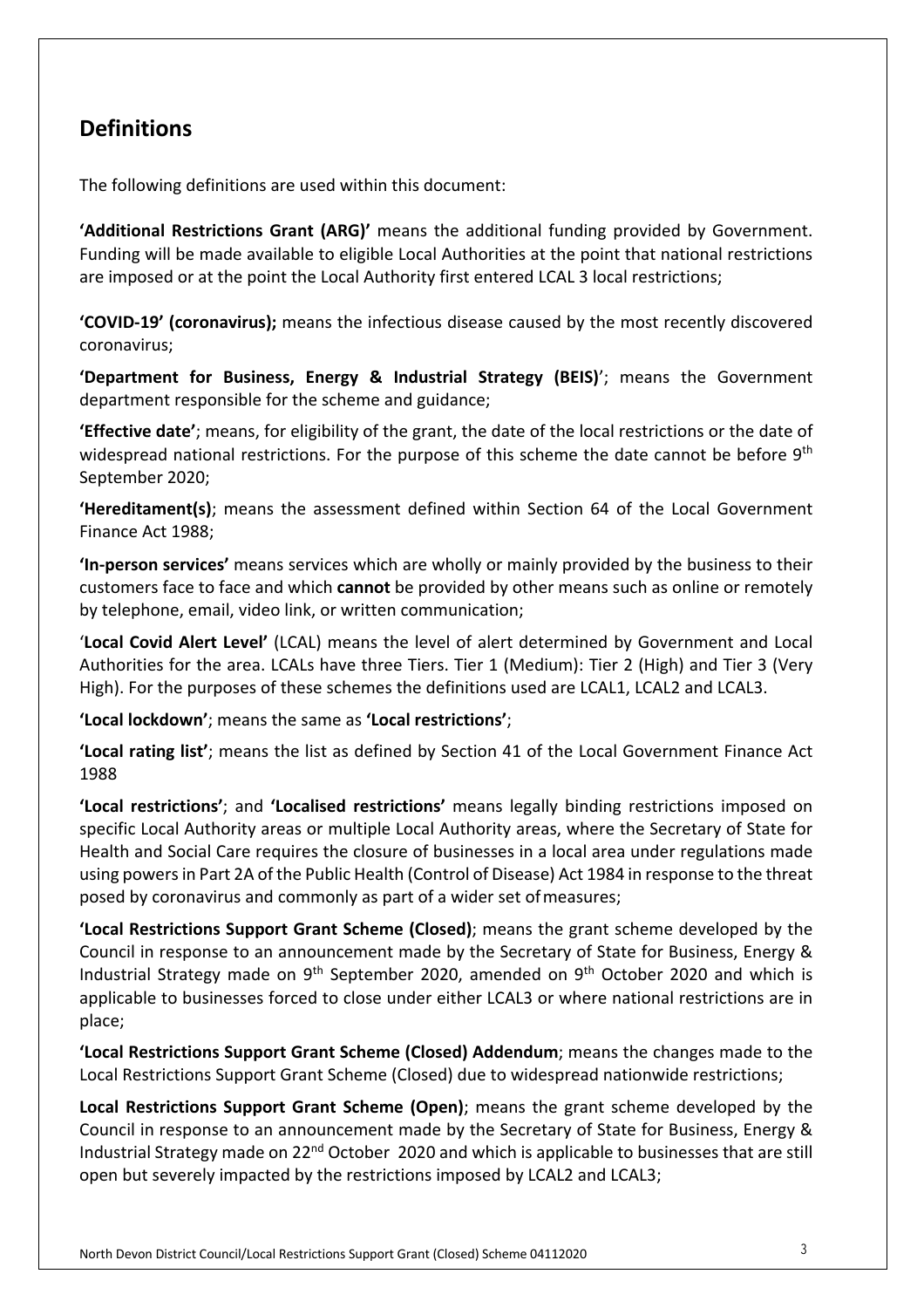**Local Restrictions Support Grant Scheme (Sector)**; means the grant scheme developed by the Council in response to an announcement made by the Secretary of State for Business, Energy & Industrial Strategy made on  $9<sup>th</sup>$  October 2020 (effective from  $1<sup>st</sup>$  November) and which is applicable to businesses that have been required to close on a national basis since 23<sup>rd</sup> March 2020 due to restrictions being put in place to manage coronavirus;

**'Rateable value'**; means the rateable value for the hereditament shown in the Council's local rating list at the date of the local restrictions;

**'Ratepayer'**; means the person who will receive the grant will be the person who, according to the Council's records, was the ratepayer liable for occupied rates in respect of the hereditament at the date of the local restrictions;

**'State Aid Framework';** means the Temporary Framework for State aid measures to support the economy in the current COVID-19 outbreak published on 19 March 2020; and

**'Temporary Framework for State aid'**; means the same as the ' **State Aid Framework' .**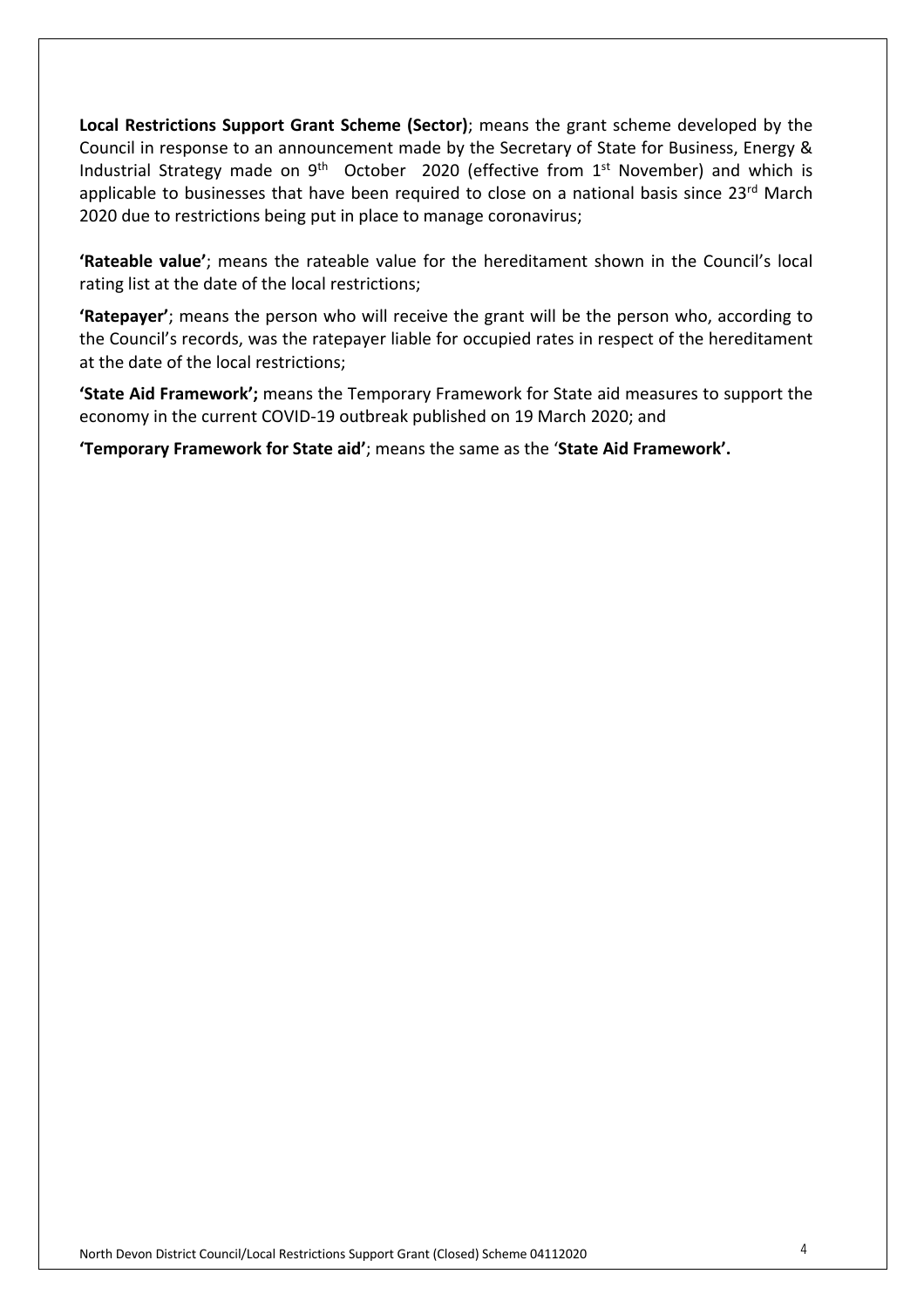# **1.0 Purpose of the Scheme and background.**

- 1.1 The purpose of this document is to determine eligibility for a payment under the Council's Local Restrictions Support Grant Scheme (Closed). It also includes details of changes to that scheme where a widespread national lockdown is declared (Local Restrictions Support Grant Scheme (Closed) Addendum).
- 1.2 The grant scheme has been developed by the Council in response to an announcement made by the Secretary of State for Business, Energy & Industrial Strategy made on 9<sup>th</sup> September 2020 (and subsequently amended in October 2020 and November 2020) which sets out circumstances whereby a grant payment may be made by the Council to a business which has to close due to localised or widespread national restrictions being put in place to manage coronavirus and save lives.
- 1.3 Whilst the awarding of grants will be the Council's responsibility, the Department for Business, Energy & Industrial Strategy (BEIS) has set down criteria which **must** be met by each business making an application. The Department has also indicated the types of business which should be given the grant.
- 1.4 The scheme applies where local restrictions are put in place **or** where a widespread national lockdown is announced.
- 1.5 Localised restrictions are legally binding restrictions imposed on specific Local Authority areas or multiple Local Authority areas, where the Secretary of State for Health and Social Care requires the closure of businesses in a local area under regulations made using powers in Part 2A of the Public Health (Control of Disease) Act 1984 in response to the threat posed by coronavirus and commonly as part of a wider set of measures.
- 1.6 National restrictions are nationally binding restrictions imposed by Parliament under legislation. The current national restrictions are made under the Health Protection (Coronavirus, Restrictions) (England) (No. 4) Regulations 2020.
- 1.7 Grants under this scheme will be available for the 2020/21 financial year only
- 1.8 No grant shall be paid for any period where the localised restrictions were in place prior to 9<sup>th</sup> September 2020. Where there is no local restriction, grants shall only be paid where there is a widespread national restriction.
- 1.9 Where any area enters either a localised restriction or where a widespread national restriction applies, additional assistance may be given to businesses under the Council's Additional Restrictions Grant (ARG) Scheme.

# **2.0 Funding**

2.1 Local Authorities, subject to local eligibility, will receive funding to meet the cost of payments to businesses within the business rates system based on an assessment of the number of eligible business hereditaments.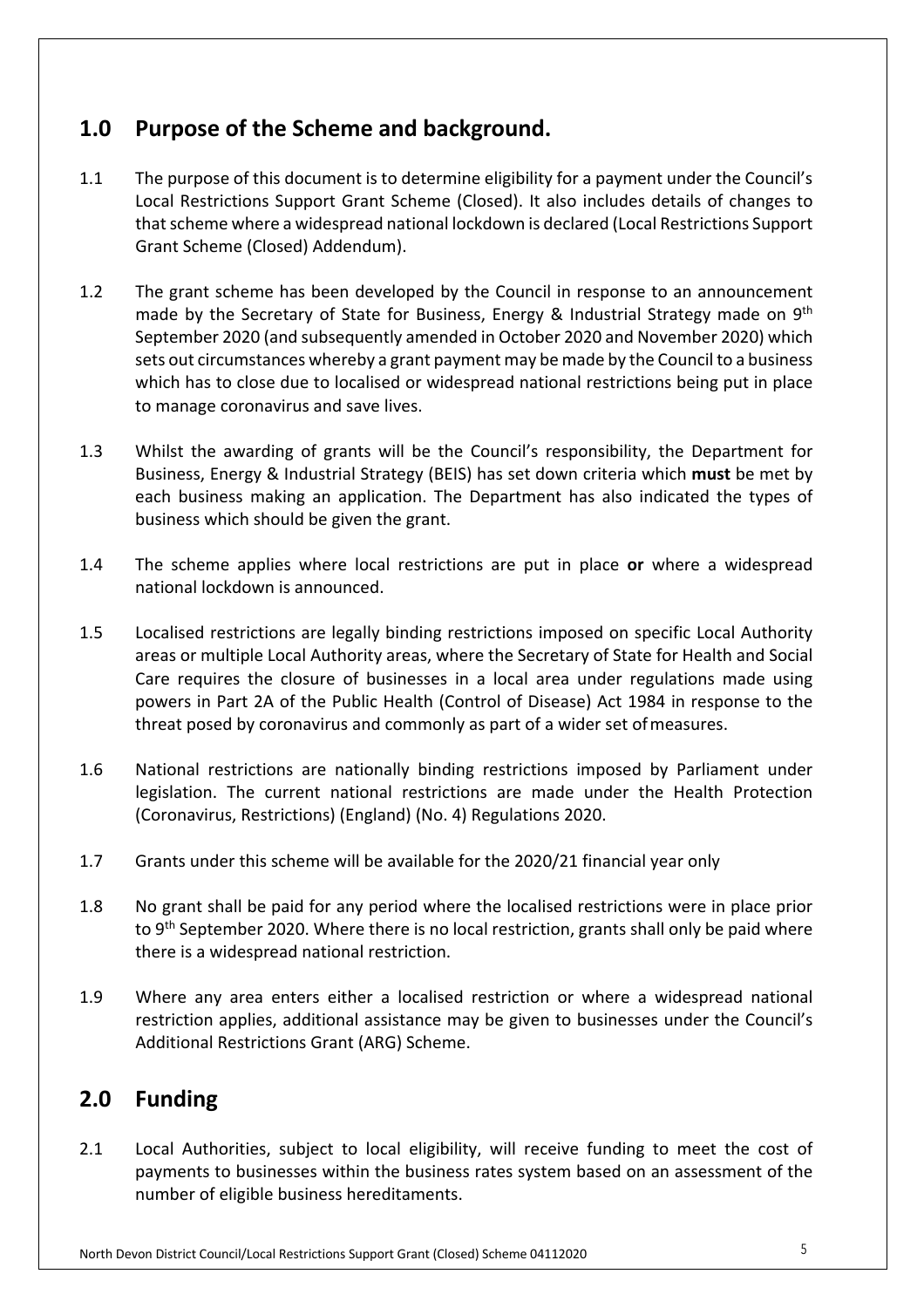# **3.0 Eligibility criteria and awards**

- 3.1 Government, whilst wanting Councils to exercise their local knowledge and discretion, has set national criteria for the funds. In all cases, the Council will only consider businesses for grants where **all** of the criteria are met. Businesses will only be eligible where they are trading **on** the date of the announcement of either the local restriction or widespread national restrictions.
- 3.2 The Department for Business, Energy & Industrial Strategy (BEIS) has stated that businesses that were open as usual and providing **in-person services** to customers from their business premises and then required to close for a consecutive period of no less than 14 days as a result of regulations made under the Public Health (Control of Disease) Act 1984 will be eligible for this funding.
- 3.3 Where there is a widespread national restriction, business premises will be required to close for the entirety of the national restriction period.
- 3.4 Guidance from the Department states that this could include, non-essential retail, leisure, personal care, sports facilities and hospitality businesses that operate primarily as an inperson venue but have been forced to close these services .

#### **Local restrictions awards and frequency of payment**

- 3.5 Businesses which are forced to close in a localised restriction (LCAL3) that is implemented for less than two weeks and businesses that are closed for less than two weeks are not eligible for grant funding.
- 3.6 The amount of grant and the frequency of awards in respect of local restrictions are fixed as follows:
	- (a) Businesses occupying hereditaments appearing on the local rating list with a rateable value of exactly £15,000 or under on the date of the commencement of the local restrictions will receive a payment of £667 per 14-day qualifying restriction period;
	- (b) Businesses occupying hereditaments with a rateable value of over £15,000 and less than £51,000 will receive a payment of £1,000 per 14-day qualifying restriction period; and
	- (c) Businesses occupying hereditaments with a rateable value of £51,000 or over will receive a payment of £1,500 per 14-day qualifying restriction period.
- 3.7 It should be noted that, in the case of local restrictions, grants will be paid every two weeks.
- 3.8 Any business failing to meet the criteria will not be awarded a grant.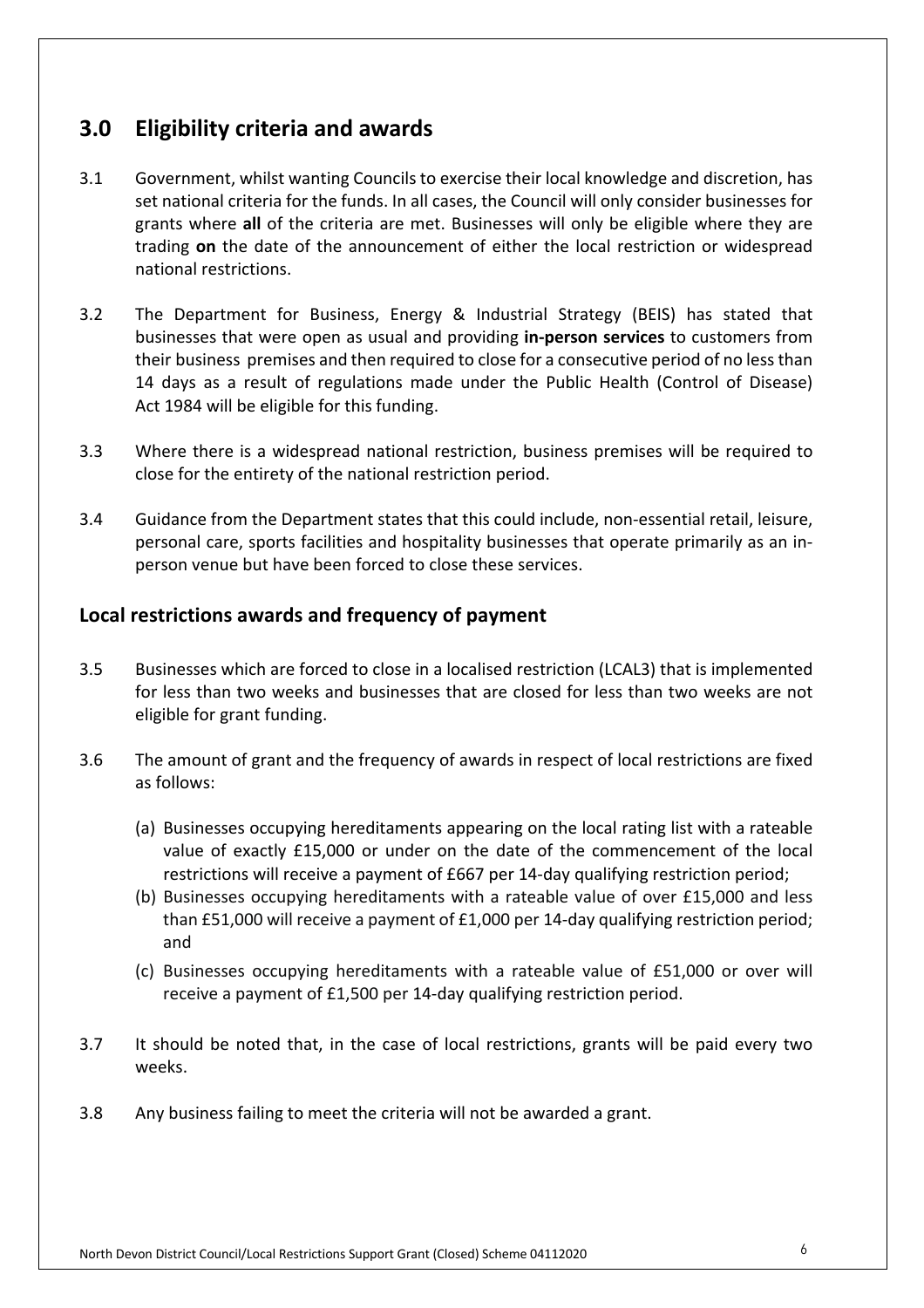## **National restrictions awards and frequency of payment**

- 3.9 Where there are widespread national restrictions, the Local Restrictions Support Grant (Closed) scheme will move from a 14-day payment cycle to an alternative payment cycle.
- 3.10 For the national restriction from 5th November 2020 to 2<sup>nd</sup> December 2020, a 28-day payment cycle will be applied.
- 3.11 The amount of grant and the frequency of awards in respect of the national restriction are fixed as follows:
	- (a) Businesses occupying hereditaments appearing on the local rating list with a rateable value of exactly £15,000 or under on the date of the commencement of the widespread national restrictions will receive a payment of £1,334 per 28-day qualifying restriction period;
	- (b) Businesses occupying hereditaments appearing on the local rating list with a rateable value over £15,000 and less than £51,000 on the date of the commencement of the widespread national restrictions will receive a payment of £2,000 per 28-day qualifying restriction period; and
	- (c) Businesses occupying hereditaments appearing on the local rating list with a rateable value of exactly £51,000 or above on the commencement date of the widespread national restrictions, will receive £3,000 per 28-day qualifying restriction period.
- 3.12 At the end of any widespread national restriction, businesses may qualify for further grants depending on the LCAL that applies to the area at that time and the schemes in operation by the Council.

#### **Businesses that are not shown in the local rating list**

3.13 Businesses which are not shown in the local rating list may be able to apply for an award under the Council's Additional Restrictions Grants (ARG) Scheme.

#### **Excluded businesses – both local and national restrictions**

- 3.14 The following businesses will **not** be eligible for an award:
	- (a) Businesses that are able to continue to trade because they **do not depend** on providing direct **in-person services** from premises and can operate their services effectively remotely (e.g. accountants, solicitors);
	- (b) Businesses in areas outside the scope of the localised restrictions, as defined by Government (and not subject to a widespread national restriction);
	- (c) Businesses that have chosen to close but not been required to, will not be eligible;
	- (d) Businesses which have already received grant payments that equal the maximum levels of State aid permitted under the de minimis and the COVID-19 Temporary State Aid Framework;
	- (e) Businesses that were in administration, are insolvent or where a striking-off notice has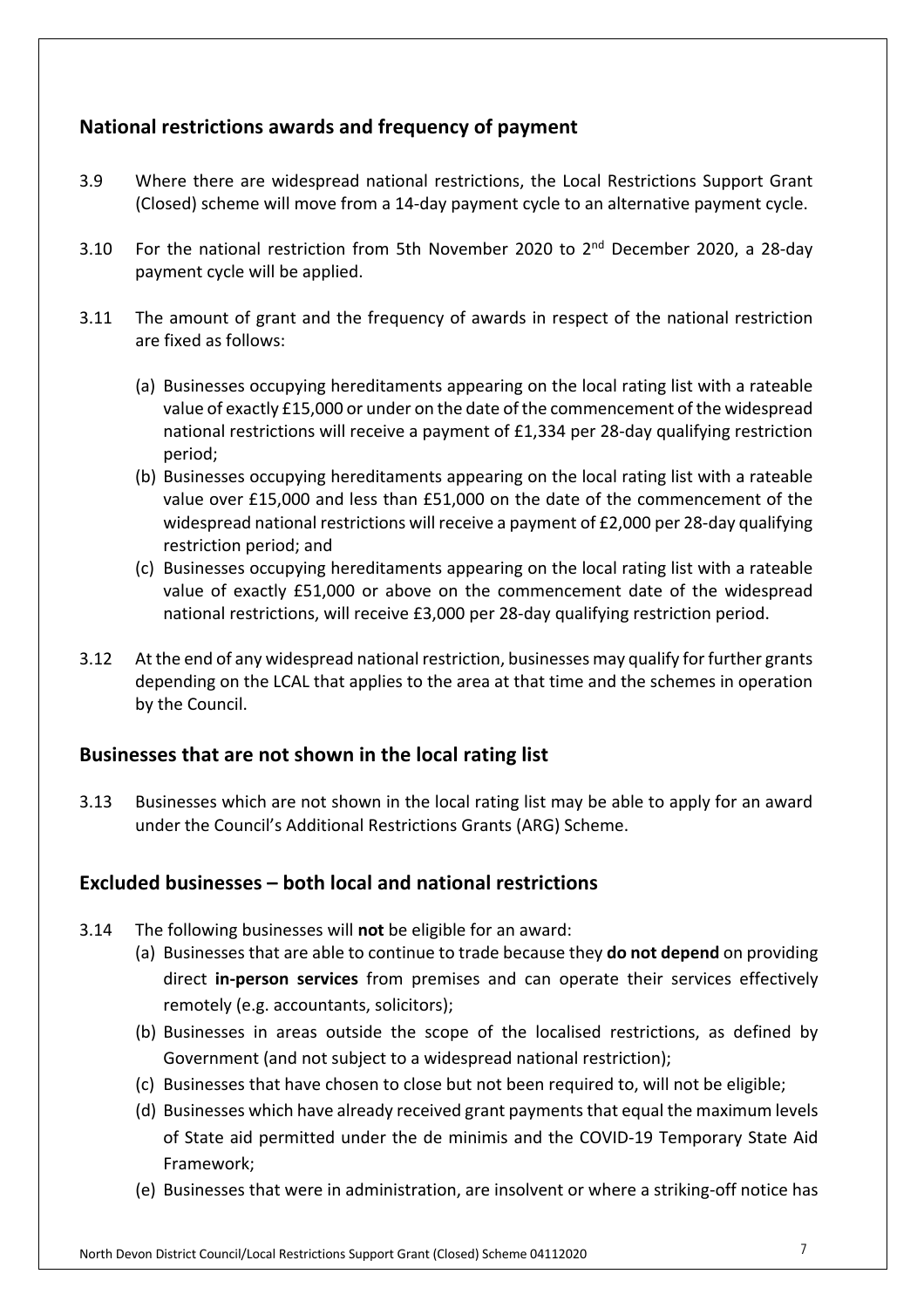been made at the date of the local restriction or national restriction; and

(f) Specific businesses subject to national closures since  $23<sup>rd</sup>$  March 2020 will not be eligible for this funding. They will be provided support through the strand of the Local Restrictions Support Grant (Sector) for nationally mandated business closures. However, In the event of renewed widespread national 'lockdown' restrictions being imposed, the Local Restrictions Support Grant (Sector) will cease to apply, as relevant businesses will receive funding from the Local Restriction Support Grant (Closed) Scheme.

#### **The Effective Date**

- 3.15 The effective date for eligibility is determined as follows:
	- (a) In the case of local restrictions, the date of the local restrictions; and
	- (b) In the case of widespread national restrictions, the date of the commencement of the widespread national restrictions.
- 3.16 In **all** cases, the following must have existed at the effective date:
	- The hereditament **MUST** be shown in the local rating list as at the effective date;
	- Any changes to the local rating List (Rateable Value or to the hereditament) after that date, including changes which have been backdated to this date, will be ignored for the purposes of eligibility;
	- The Council is not required to adjust, pay or recover grants where the local rating list is subsequently amended retrospectively to the effective date;
	- In cases where it was factually clear to the Council that, at the effective date, the local rating List was inaccurate on that date, the Council *may* withhold the grant and/or award the grant based on their view of who would have been entitled to the grant had the list been accurate. (The Department for Business, Energy and Industrial Strategy (BEIS) has stated that this provision is entirely at the discretion of the Council and is **only** intended to prevent manifest errors. It is not intended for ratepayers who subsequently challenge their Rateable Value); and
	- Where a hereditament is exempt from rating as at the effective date, no grant shall be payable.

## **The Ratepayer**

- 3.17 In **all** cases the following shall apply:
	- The person who will receive the grant will be the person who, according to the Council's records, was the ratepayer in respect of the hereditament at the effective date;
	- The ratepayer must be liable to occupied property rates at that date. It should be noted that grants will not be awarded where the hereditament is unoccupied;
	- Where the Council has reason to believe that the information it holds about the ratepayer at the effective date is inaccurate, it may withhold or recover the grant and take reasonable steps to identify the correct ratepayer;
	- Where, it is subsequently determined that the records held are incorrect, the Council reserves the right to recover any grant incorrectly paid; and
	- Where any ratepayer misrepresents information or contrives to take advantage of the scheme, the Council will look to recover any grant paid and take appropriate legal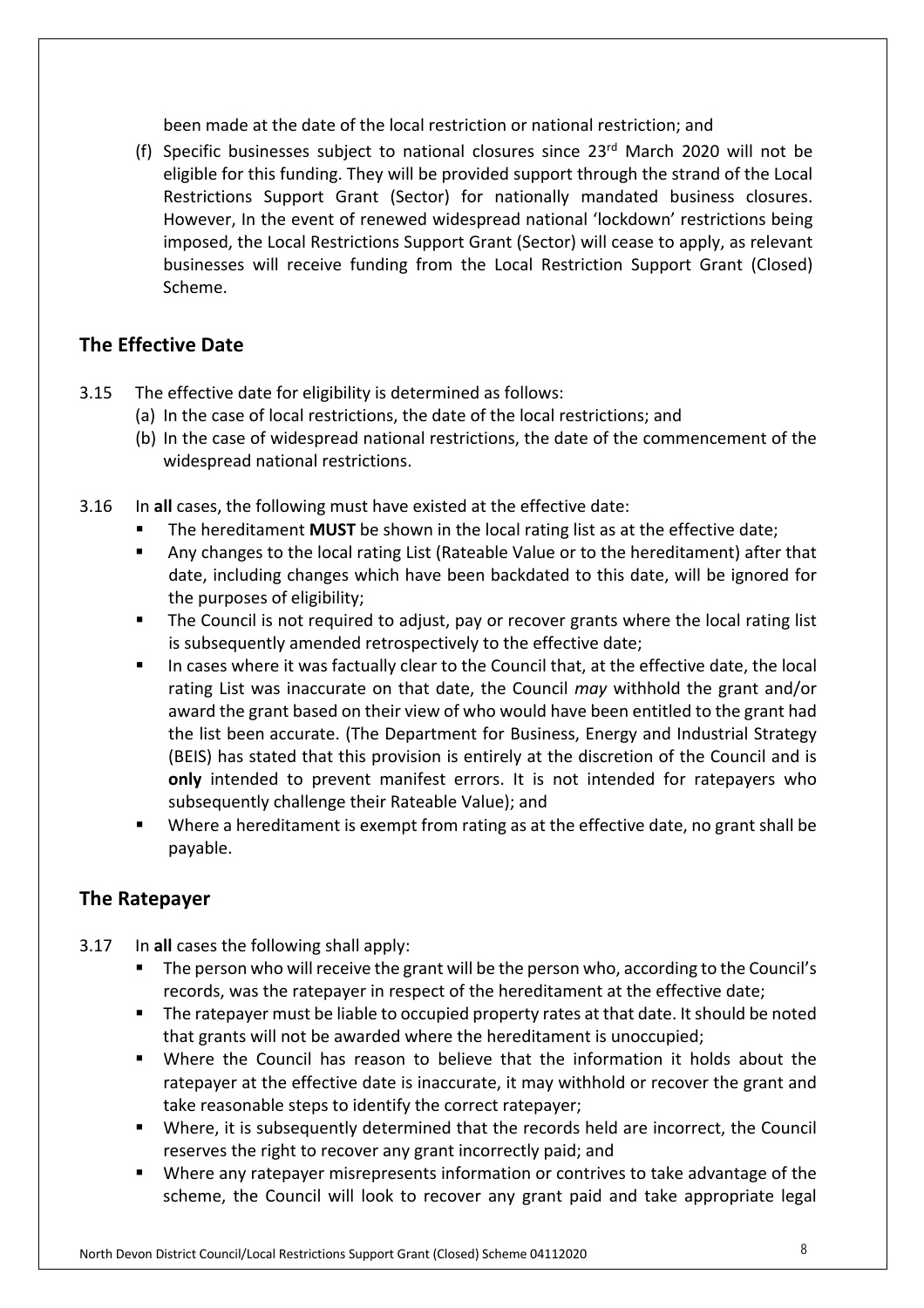action. Likewise, if any ratepayer is found to have falsified records in order to obtain a grant.

## **4.0 How will grants be provided to Businesses?**

- 4.1 The Council is fully aware of the importance of these grants to assist businesses and support the local community and economy. The Local Restrictions Support Grant (Closed) scheme together with the Council's Additional Restrictions Grant (ARG) scheme will offer a lifeline to businesses who are struggling to survive during to the COVID-19 crisis.
- 4.2 Details of how to obtain grants are available on the Council's website: <https://www.northdevon.gov.uk/coronavirus/business-support/business-grants>/
- 4.3 In all cases businesses will be required to confirm that they are eligible to receive the grants. This includes where the Council already has bank details for the business and are in a position to send out funding immediately. Businesses are under an obligation to notify the Council should they no longer meet the eligibility criteria for any additional grants.
- 4.4 The Council reserves the right request any supplementary information from businesses, and they should look to provide this, where requested, as soon as possible.
- 4.5 An application for a Local Restrictions Support Grant (Closed) is deemed to have been made when a duly completed application form is received via the Council's online procedure.
- 4.6 All monies paid under this scheme will be funded by Government and paid to the Council under S31 of the Local Government Act 2003.

# **5.0 EU State Aid requirements**

- 5.1 Any Local Restrictions Support Grant is given as aid under the Temporary Framework for State aid measures to support the economy in the current COVID-19 outbreak published on 19 March 2020. This means that businesses receiving support under these provisions can receive up to €800,000 in aid over three years (being the current and the previous two years).
- 5.2 Any grant awarded is required to comply with the EU law on State Aid. This will involve the applicant declaring to the Council if they have received any other de minimis State aid or aid provided under the EU Commission COVID-19 Temporary Framework.
- 5.3 If the applicant has not received any other de minimis State aid, they are not required to make that declaration to the Council or to complete any declaration statement.

# **6.0 Scheme of Delegation**

6.1 The Council has approved this scheme.

North Devon District Council/Local Restrictions Support Grant (Closed) Scheme 04112020 9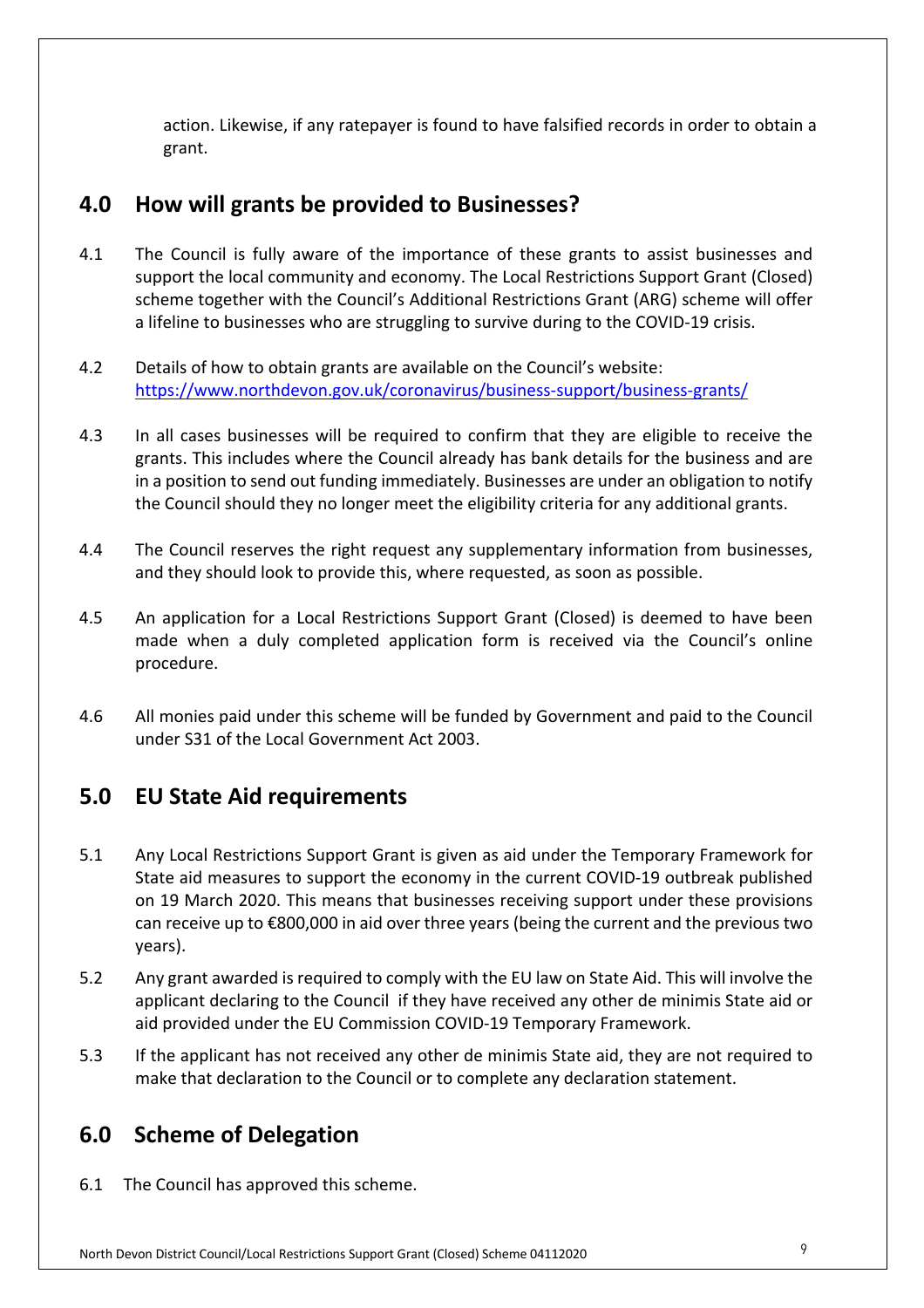6.2 Officers of the Council will administer the scheme and the Section 151 Officer is authorised to make technical scheme amendments to ensure it meets the criteria set by the Council and, in line with Government guidance.

# **7.0 Notification of Decisions**

- 7.1 Applications will be considered on behalf of the Council by the Revenues and Benefits Service.
- 7.2 All decisions made by the Council shall be notified to the applicant either in writing or by email. A decision shall be made as soon as practicable after an application is received.

## **8.0 Reviews of Decisions**

- 8.1 The Council will operate an internal review process and will accept an applicant's request for a review of its decision.
- 8.2 All such, requests must be made in writing to the Council within 14 days of the Council's decision and should state the reasons why the applicant is aggrieved with the decision of the Council. New information may be submitted at this stage to support the applicant's appeal.
- 8.3 The application will be reconsidered by a senior officer, as soon as practicable and the applicant informed in writing or by email of the decision.

# **9.0 Complaints**

9.1 The Council's 'Complaints Procedure' (available on the Councils website) will be applied in the event of any complaint received about this scheme.

# **10.0 Taxation and the provision of information to Her Majesty's Revenues and Customs (HMRC)**

- 10.1 The Council has been informed by Government that all payments under the scheme are taxable.
- 10.2 The Council does not accept any responsibility in relation to an applicant's tax liabilities and all applicants should make their own enquiries to establish any tax position.
- 10.3 All applicants should note that the Council is required to inform Her Majesty's Revenue and Customs (HMRC) of all payments made to businesses.